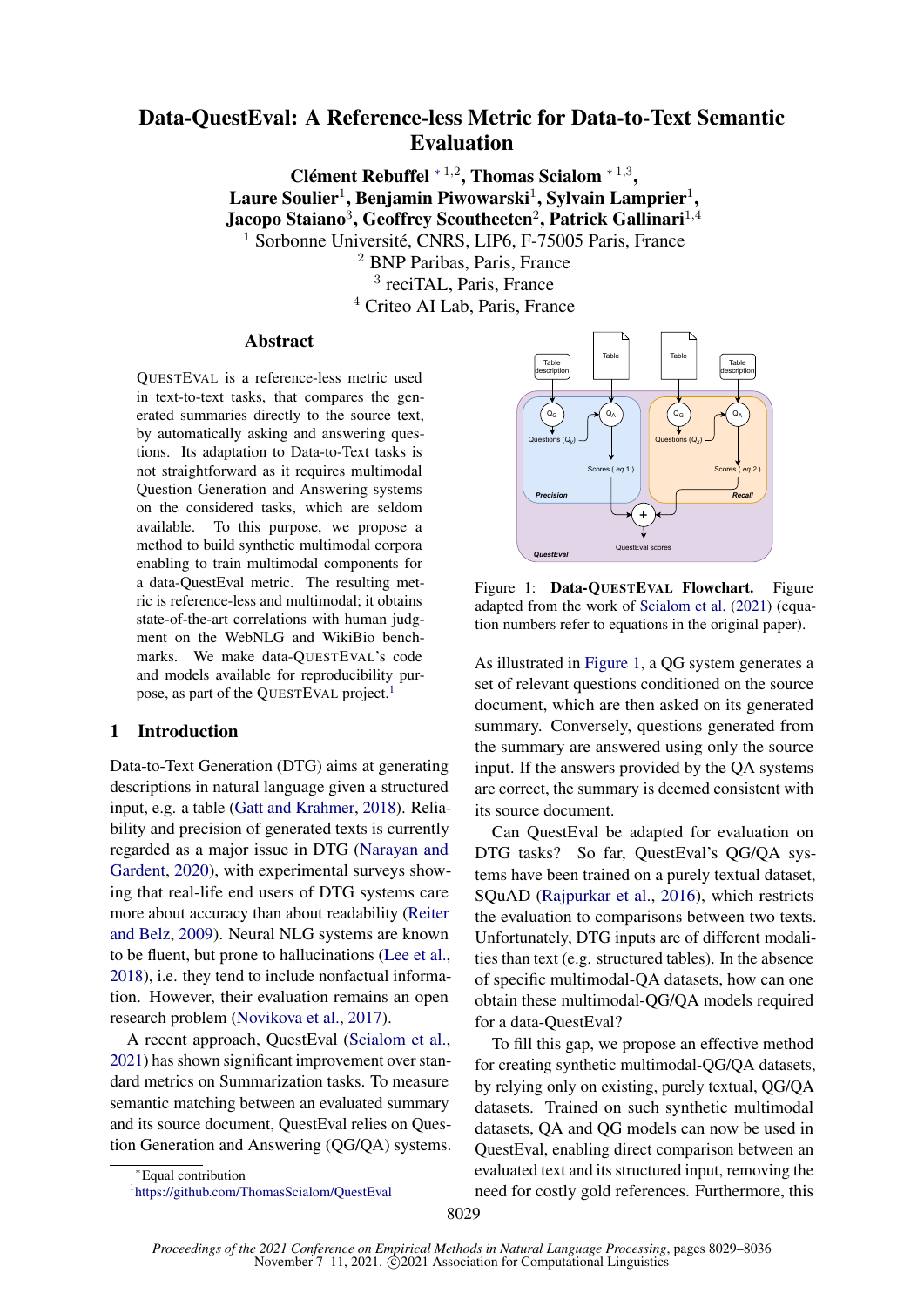method does not rely on any task-specific annotated QA dataset, which makes the approach general and suitable for any DTG task.

# 2 Related Work

Based on n-grams similarity between an evaluated text and its gold references, BLEU [\(Papineni et al.,](#page-5-5) [2002\)](#page-5-5) and PARENT [\(Dhingra et al.,](#page-5-6) [2019\)](#page-5-6) are the two standard metrics reported in DTG evaluations. Beyond n-grams, [Opitz and Frank](#page-5-7) [\(2020\)](#page-5-7) proposed to use a model trained on the reverse task, i.e. text to data reconstruction, and to compare the two data generated i) from the reference, and ii) from the hypothesis. [Zhang et al.](#page-6-2) [\(2020\)](#page-6-2) introduced BERTScore, where texts are compared given the contextual BERT representations of their tokens. However, all these metrics require gold references. In a first attempt for a reference-less evaluation metric in DTG, [Dusek et al.](#page-5-8) [\(2019\)](#page-5-8) proposed to train a neural model to directly predict the human ratings; this requires a significant amount of human annotated data, and is eventually biased towards the annotator rather than the task [\(Geva et al.,](#page-5-9) [2019\)](#page-5-9).

Concurrently, a family of reference-less metrics has emerged in Summarization [\(Chen et al.,](#page-4-0) [2017;](#page-4-0) [Scialom et al.,](#page-6-3) [2019\)](#page-6-3). The amount of information shared between two texts is measured by generating questions on the source text, and asking them on the evaluated text. In its recent extension, QUESTEVAL [\(Scialom et al.,](#page-6-1) [2021\)](#page-6-1) was shown to overperform standard metrics in Text-vs-Text tasks such as the evaluation of summaries.

Unfortunately, text-QG/QA systems are not usable off the shelf for tasks in other modalities which require multimodal-QG/QA systems. Further, there is significant variability in structures (e.g. tables, knowledge graphs, etc.) and domains (e.g. biographies, sports, etc.) across DTG tasks [\(Gatt and Krahmer,](#page-5-0) [2018\)](#page-5-0). Therefore, generalizing QUESTEVAL to DTG tasks relying solely on existing multimodal-QG/QA datasets is not a promising direction: the effectiveness of data-QG/QA models would be limited to the specific structures of the few existing data-QA datasets – e.g. the WikiTable-Questions benchmark [\(Pasupat and Liang,](#page-5-10) [2015\)](#page-5-10); moreover, it is unrealistic to annotate QG/QA corpora for each specific modality/domain.

Conversely, our proposed method generalises to any structured data, given only a text-QA dataset.

<span id="page-1-1"></span>

Figure 2: Synthetic corpus creation We are able to create a dataset of (table, question, answer) triples, by transcribing references into questions via a textual QGmodel trained on SQuAD. Numerals refer to steps explained in [Section 3.2.](#page-1-0)

#### 3 Our approach

## <span id="page-1-2"></span>3.1 QUESTEVAL for Data-To-Text

To evaluate semantic matching between two input/output texts (e.g. a document and its summary), QUESTEVAL [\(Scialom et al.,](#page-6-1) [2021\)](#page-6-1) proceeds in two steps: 1) a Question Generation system generates a set of questions and (true) answers given the input text; 2) a Question Answering system predicts the (candidate) answers to these questions relying only on the output text currently evaluated. Candidate answers are evaluated based on F1-score against the true answers and Semantic Matching is then computed as the mean of all F1-scores.

To apply QUESTEVAL to DTG, and still remain in the textual modality, one can consider a simple baseline: comparing an evaluated description with its (textual) reference, instead of its (data) source. Since the predicted description and the reference are both texts, this approach enables us to re-use QUESTEVAL in its vanilla form without any multimodal requirements. However, this is not satisfactory, as this metric ignores the structured input, contrary to the original intent of QUESTEVAL. Further, this makes the metric dependent on human annotations which may be costly to obtain.

In the following, we present our proposed method to make QUESTEVAL data-compatible, allowing it to measure the similarity directly between a structured input and the evaluated description.

#### <span id="page-1-0"></span>3.2 Reference-less multimodal Evaluation

To make QG/QA metrics usable for reference-less evaluation on DTG tasks, specific QG/QA datasets are needed to train data-aware systems. Relying on an existing corpus is not generalizable: it is unreasonable to expect a multimodal-QA dataset for every DTG dataset. The annotation necessary to build such corpora is costly and time consuming. For this reason, we propose a general approach applicable to any DTG dataset, and requiring no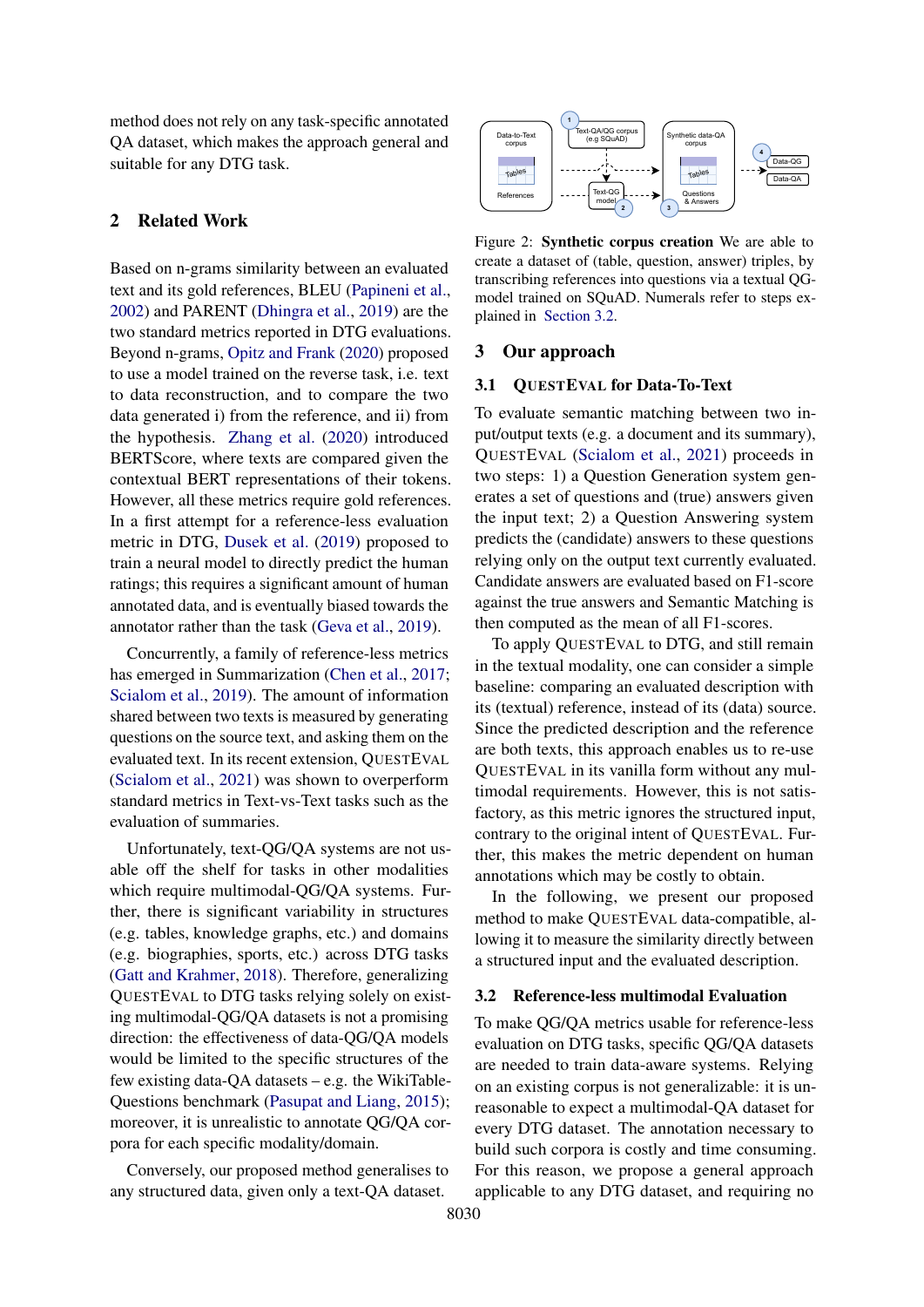<span id="page-2-0"></span>

|                    | Reference-less | WebNLG  |         |          | WikiBio |          |
|--------------------|----------------|---------|---------|----------|---------|----------|
| Metric             |                | Fluency | Grammar | Semantic | Fluency | Semantic |
| BLEU               |                | 41.0    | 41.8    | 51.4     | 0.8     | 8.1      |
| PARENT             |                | 47.33   | 50.33   | 63.99    | $-1.1$  | 9.5      |
| <b>BERTScore</b>   |                | 58.5    | 63.8    | 60.8     | 11.5    | 8.1      |
| GPT-2 Perplexity   |                | 49.4    | 56.1    | 48.7     | 7.5     | 7.0      |
| text-OuestEval     |                | 55.0    | 59.9    | 71.0     | 11.0    | 15.2     |
| data-OuestEval     |                | 57.6    | 60.4    | 73.5     | 13.2    | $18.2*$  |
| OOD-data-QuestEval |                | 57.27   | 61.1    | 71.52    | 13.2    | 15.8     |

Table 1: Pearson correlation coefficients of considered metrics against human judgements of Fluency, Grammar and Semantic. On WebNLG, all scores have a p-value  $p < 0.05$ ; On WikiBIO, \* indicates  $p < 0.05$ .

annotated multimodal-QA dataset. The overall process entails four steps (illustrated in [Figure 2\)](#page-1-1):

Step 1) Textual QG First, following QUESTE-VAL, we train a textual QG model on SQuAD.

Step 2) Synthetic Questions Given the training set of any DTG dataset, composed of (structuredinput, textual description) pairs, we generate synthetic questions for each *textual description* using the *textual QG* (from step 1).

Step 3) Synthetic multimodal-Question dataset Each example in the training set is constituted of i) the source (i.e. structured data), ii) the textual description, and iii) the synthetic (Question, Answer) pairs generated during step 2. We can therefore match each structured input to its corresponding set of synthetic Questions & Answers to build a data-QG/QA dataset.

Step 4) Multimodal-QG/QA model training The newly built synthetic multimodal-Question corpus is used to train multimodal QG/QA models. For QA, a source corresponds to the structured data and a synthetic question; the target is the corresponding answer.

QG can be seen as the dual task of QA: any QA dataset can be used as a QG dataset by considering the question as the target. To learn representations from structured data, several approaches have been proposed – e.g. a hierarchical network [\(Fang et al.,](#page-5-11) [2019\)](#page-5-11). We adopt the T5 [\(Kale and Rastogi,](#page-5-12) [2020\)](#page-5-12) paradigm, where any task is considered as a Textto-Text task: we linearize the tables and encode them directly using T5.

# <span id="page-2-1"></span>3.3 Answer Similarity

In Question Answering, answer correctness (i.e. did the system find the correct answer?) is traditionally measured via F1-score, as popularized by the SQuAD evaluation script [\(Rajpurkar et al.,](#page-5-4) [2016\)](#page-5-4). However, F1-score is based on exact-matching of n-grams and is not accurate when evaluating a correct answer that is realized differently from the reference (e.g. a synonym). This is especially concerning in DTG, where input tables often contain data that are not found verbatim in texts (e.g. "*Place of birth: France*" can be realized as "*She is a French [...]*"). To deal with this issue, we move away from the F1-score and decide to measure answer's correctness via BERTScore [\(Zhang et al.,](#page-6-2) [2020\)](#page-6-2), which compares the two contextualized representation of the compared answers. It allows to smooth the similarity function and provides a more accurate view of answer correctness in most DTG settings.

#### 3.4 Reproducibility

Beyond enabling the comparison of different versions of a given model for a specific project, evaluation metrics make it possible to compare different models altogether between different projects. To avoid inconsistencies in the reporting of QUESTE-VAL scores, our code follows the guidelines of [\(Post,](#page-5-13) [2018\)](#page-5-13) and produces a short version string that facilitates cross-paper comparisons, identifying the model checkpoints used, preprocessing steps, etc. Reporting this version string will ensure fair comparison across future works.

## 4 Experiments

In this paper, we aim to evaluate the effectiveness of our proposed multimodal adaptation of QuestEval. Consistently with previous works [\(Dhingra et al.,](#page-5-6) [2019;](#page-5-6) [Zhang et al.,](#page-6-2) [2020\)](#page-6-2), metric performance is measured by how much it reflects human judgement, assessed via Pearson correlation coefficient.

#### 4.1 Metrics

We compare our approach to four automated metrics (two n-gram-based and two neural-based):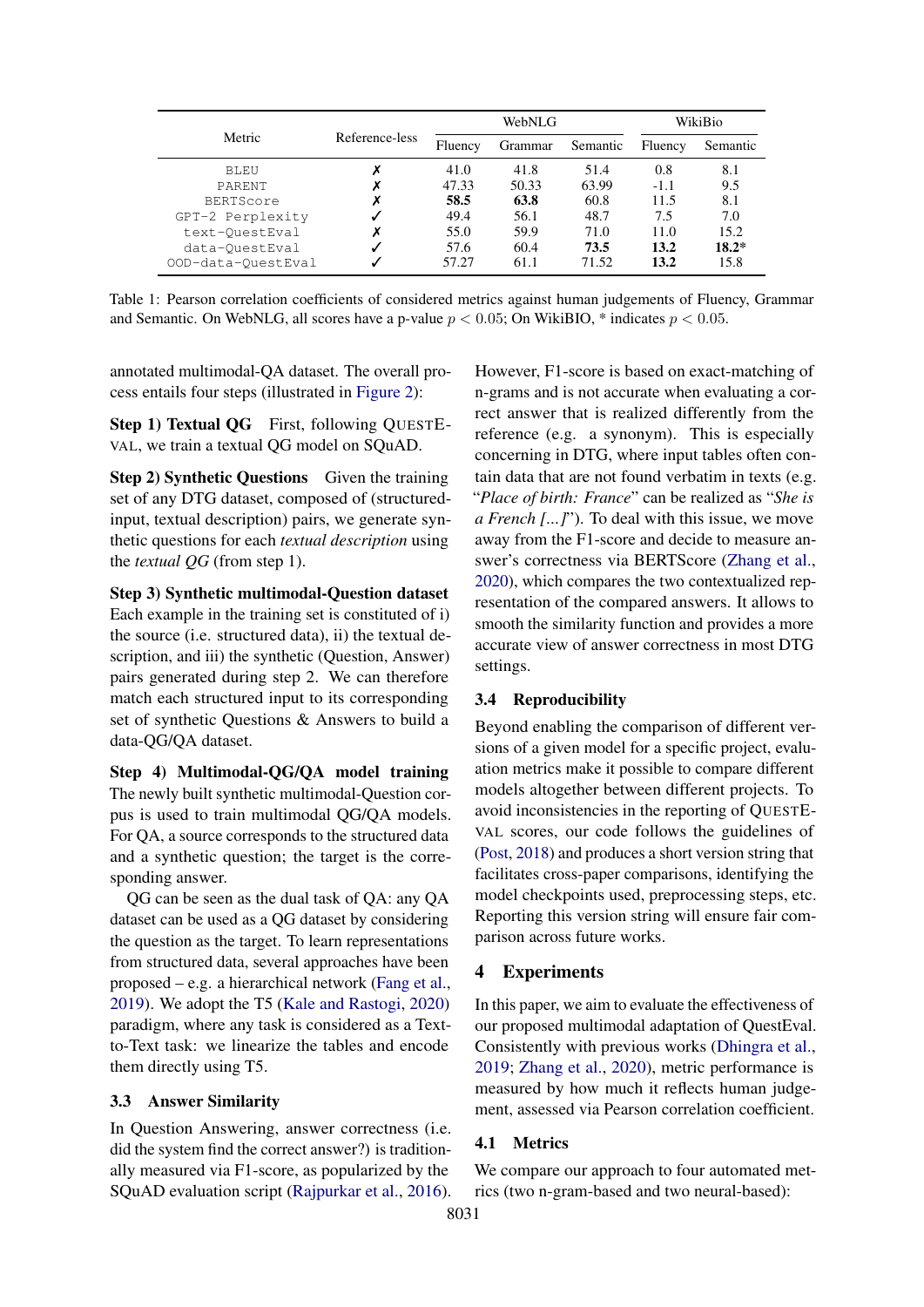<span id="page-3-0"></span>

|                                                                                     | <b>Source:</b> ['101_helena   discoverer   james_craig_watson', 'james_craig_watson   deathcause   peritonitis']<br><b>Reference:</b> james craig watson, who died from peritonitis, discovered 101 helena. |                                |     |  |  |  |
|-------------------------------------------------------------------------------------|-------------------------------------------------------------------------------------------------------------------------------------------------------------------------------------------------------------|--------------------------------|-----|--|--|--|
| <b>Hypothesis</b>                                                                   | <b>Generated Ouestions</b>                                                                                                                                                                                  | <b>Predicted Answers Score</b> |     |  |  |  |
| james craero watson is the discoverts of<br>james patson and he died in california. | Where did james patson die? [] Unanswerable*                                                                                                                                                                |                                | 0.0 |  |  |  |
| james craig watson, who died of<br>peritonitis, discovered 101 helena.              | Who discovered 101 helena? [] james craig watson                                                                                                                                                            |                                | 1.0 |  |  |  |

Table 2: Example of a structured input and predictions of two different systems, along with automatically generated questions and predicted answers. \*the QA system can warn that no answer can be found.

BLEU [\(Papineni et al.,](#page-5-5) [2002\)](#page-5-5) compares ngrams between the output and the reference.

PARENT [\(Dhingra et al.,](#page-5-6) [2019\)](#page-5-6) is a DTGspecific metric similar to BLEU, that also includes n-grams from the source data, to favour systems that generate true statements, which may not be mentioned in the gold reference.

BERTScore [\(Zhang et al.,](#page-6-2) [2020\)](#page-6-2) is a neural metric which computes a similarity score for each token in the candidate sentence with each token in the reference sentence, using cosine similarity between the contextualized embeddings.

Perplexity A sentence is scored using the average perplexity of GPT-2 [\(Radford et al.,](#page-5-14) [2019\)](#page-5-14) across all words.

QUESTEVAL text-QuestEval corresponds to the baseline presented in [Section 3.1,](#page-1-2) using textual QUESTEVAL to compare evaluated descriptions to their references. In contrast, data-QuestEval corresponds to the multimodal version we propose in [Section 3.2,](#page-1-0) comparing the evaluated description to its structured source. For all experiments, unless stated otherwise, we used multimodal-QG/QA models trained on the synthetic corpus corresponding to the evaluation data (e.g. synthetic WebNLG for evaluation on WebNLG). Finally, OOD-data-QuestEval was trained on a synthetic E2E dataset [\(Dušek et al.,](#page-5-15) [2020\)](#page-5-15) to assess the impact of out-of-domain training.

# 4.2 Datasets

We evaluate our metric on WebNLG [\(Shimorina](#page-6-4) [et al.,](#page-6-4) [2018\)](#page-6-4) and WikiBio [\(Lebret et al.,](#page-5-16) [2016\)](#page-5-16).

The WebNLG data consists of sets of RDF triples and corresponding descriptions in 16 DBPedia categories (e.g., Airport, or Food). Authors of WebNLG provided a set of 2, 000 English descriptions generated by 10 different systems and rated by human annotators on a 3-level Likert scale on three dimensions: *Fluency - does the text sound*

*fluent and natural?*, *Grammar - is the text grammatically correct?*, and *Semantic - does the text correctly represent the meaning in the data?*

The WikiBio data consists of biographies paired with the corresponding infoboxes extracted from Wikipedia biography articles. WikiBio tables are one order of magnitude larger than tables in WebNLG (see [Table 3](#page-7-0) in supplementary material), and training instances have been built automatically from online sources, resulting in very noisy reference texts [\(Dhingra et al.,](#page-5-6) [2019;](#page-5-6) [Rebuffel et al.,](#page-6-5) [2021\)](#page-6-5). This increased complexity shines an interesting light on metrics' performances. We used the human evaluation from [Rebuffel et al.](#page-6-5) [\(2021\)](#page-6-5), who collected ratings of three models (one baseline LSTM, and two SOTA systems) on 200 examples of WikiBio, following the protocol of [Shimorina](#page-6-4) [et al.](#page-6-4) [\(2018\)](#page-6-4) and evaluating two dimensions: Fluency and Semantic.

#### 4.3 Results and Discussion

In [Table 1,](#page-2-0) we report the correlation scores between several metrics and human judgment on the WebNLG and WikiBio benchmarks.

To the best of our knowledge, this is the first work that evaluates neural metrics (BERTScore, GPT2-Perplexity and QUESTEVAL) for DTG.

WebNLG For Fluency and Grammar, neural metrics (i.e. BERTScore, QUESTEVAL and Perplexity) dramatically improve the correlations over ngram-based metrics (i.e. BLEU and PARENT). When comparing BERTScore to QUESTEVAL, while the former require a reference as opposed to the latter, the performance is almost comparable. For the Semantic aspect, we find that BERTScore correlates less than PARENT, while QuestEval shows a large improvement over the previous best score of PARENT (73.5 vs 64 resp.).

WikiBIO The WikiBIO annotation corpus differs from WebNLG in two ways: i) the input tables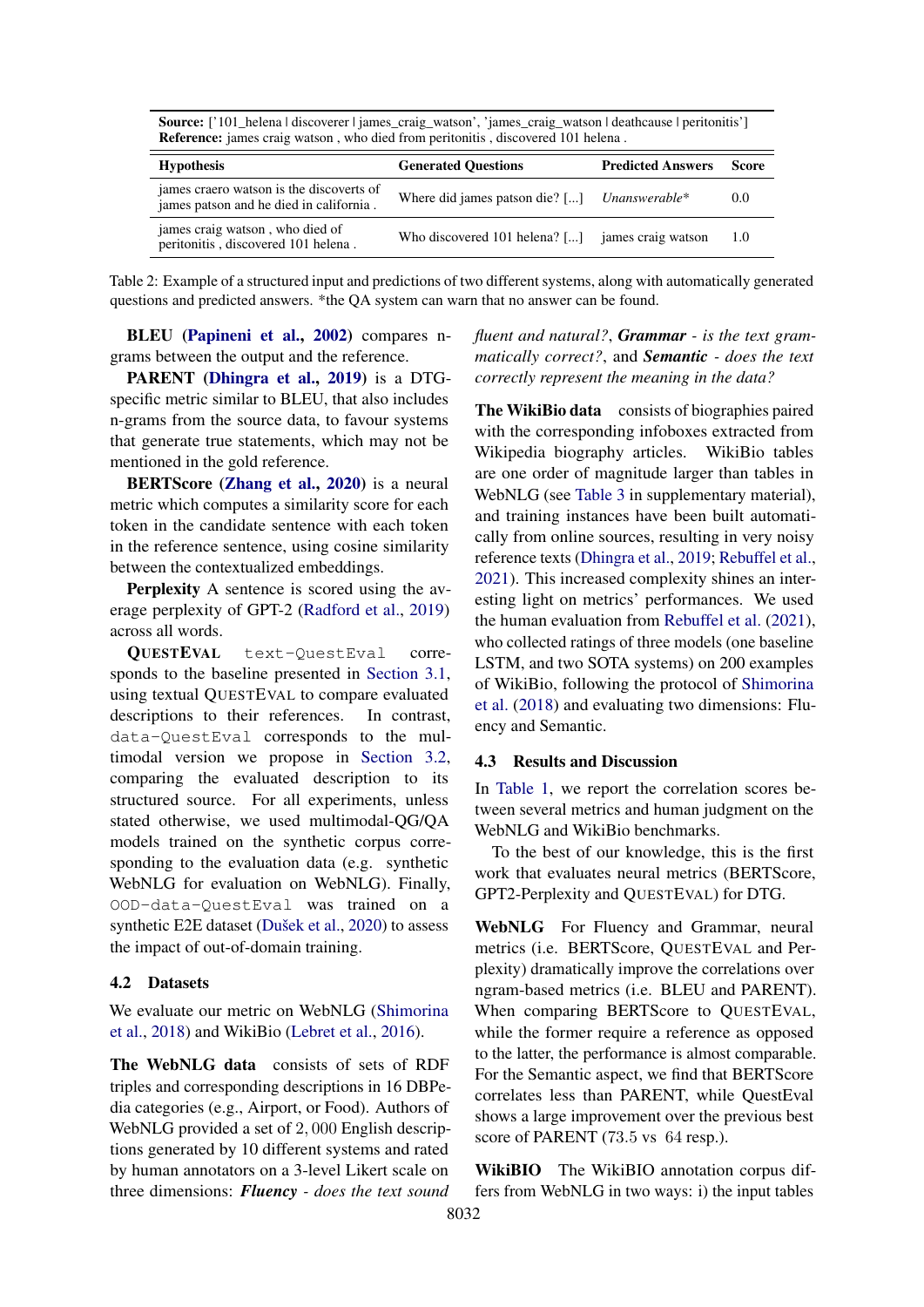are more complex (see [Table 3](#page-7-0) in supplementary material); ii) the systems used for the evaluation of WikiBIO are very recent; their fluency is close to human level – see Table 4 in [\(Rebuffel et al.,](#page-6-5) [2021\)](#page-6-5). This can explain why no metric exhibits a significant correlation for Fluency. On Semantic, the only metric that correlates significantly is QUESTEVAL, indicating the effectiveness of our proposed method to evaluate DTG. We stress that Semantic is one of the most important dimensions to measure: current models have shown to be fluent but hallucinating [\(Lee et al.,](#page-5-2) [2018\)](#page-5-2).

Finally, we observe on both datasets that QUESTEVAL performs better using the source than the reference. We hypothesize that some references fail to give accurate descriptions of the tables, which might explain the lower performance (more details in [Appendix D](#page-7-1) of the supplementary materials).

On the QG/QA potential QUESTEVAL directly depends on the performances of its QG/QA models. While not the focus of this study, recent works [\(Chen et al.,](#page-4-1) [2020;](#page-4-1) [Nan et al.,](#page-5-17) [2021\)](#page-5-17) on multimodal-QA have shown great promise and could lead to further improvement for data-QuestEval. In a larger view, research in Question Answering has been very prolific, and further improvements, either on tables or texts, will undoubtedly lead to improvements in the quality of QUESTEVAL's evaluation. We note that in some way, the problematic of evaluating text is removed from the Data-To-Text task, and moved to the QA field, where it is arguably better defined.

On cross-domain adaptation How would QUESTEVAL perform if its multimodal-QG/QA components were to be trained on another synthetic dataset, such as E2E [\(Dušek et al.,](#page-5-15) [2020\)](#page-5-15)? In [Table 1,](#page-2-0) we observe that the results of OOD-data-QuestEval on WebNLG are only slightly lower than those of QUESTEVAL in-domain, indicating that our approach generalize on similar domains. In contrast, results on WikiBio are not conclusive, highlighting that significant variations on structure and domain leads to dramatic decrease of performances across tasks.

An interpretable metric As noted by [Rebuffel](#page-6-5) [et al.](#page-6-5) [\(2021\)](#page-6-5), the commonly used metrics compared in this work provide sentence-level information, which can be hard to decipher: for instance, given a 0.5 PARENT score, which part of the prediction is incorrect? In contrast, QUESTEVAL scores are directly related to its QA's answers for a set of questions generated by its QG. As such, it provides fine-grained, interpretable explanations of its score, via the analysis of the QG's questions and QA's answers (or lack thereof). [Table 2](#page-3-0) showcases an example of tabular data with two evaluated descriptions, generated questions, and the predicted answers. This emphasizes the explainability of QUESTEVAL, an interesting property that we plan to further explore in future work.

On Multilingual extensions Experiments of this paper are performed on English corpora. However, in the light of successful QG/QA approaches in different languages, we believe that our work will generalize well to other languages. In particular, languages in which ngram-based metrics perform poorly due to the language's structure (e.g. Korean [\(Lee et al.,](#page-5-18) [2020\)](#page-5-18)) would benefit the most from our approach).

# 5 Conclusion

In this work, we proposed an efficient method to evaluate in a reference-less multimodal setup of Data-to-Text Generation. To train Data-QuestEval on different modalities, we propose a methodology to create synthetic corpora of (data, question, answer) triples from any Data-to-Text Generation task. We show that our approach outperforms several existing metrics w.r.t. human judgement on two standard Data-to-Text Generation benchmarks, and performs reasonably well when trained on a different domain.

While QG/QA modeling per se is out of the scope of this paper, further improvements could be obtained thanks to advances in multimodal QA, a field particularly prolific [\(Chen et al.,](#page-4-1) [2020;](#page-4-1) [Herzig](#page-5-19) [et al.,](#page-5-19) [2020;](#page-5-19) [Nan et al.,](#page-5-17) [2021\)](#page-5-17). In future works, we plan to study how QG/QA systems perform on more complex and abstractive datasets.

## References

- <span id="page-4-0"></span>Ping Chen, Fei Wu, Tong Wang, and Wei Ding. 2017. A semantic qa-based approach for text summarization evaluation. *arXiv preprint arXiv:1704.06259*.
- <span id="page-4-1"></span>Wenhu Chen, Hanwen Zha, Zhiyu Chen, Wenhan Xiong, Hong Wang, and William Wang. 2020. Hybridqa: A dataset of multi-hop question answering over tabular and textual data. *arXiv preprint arXiv:2004.07347*.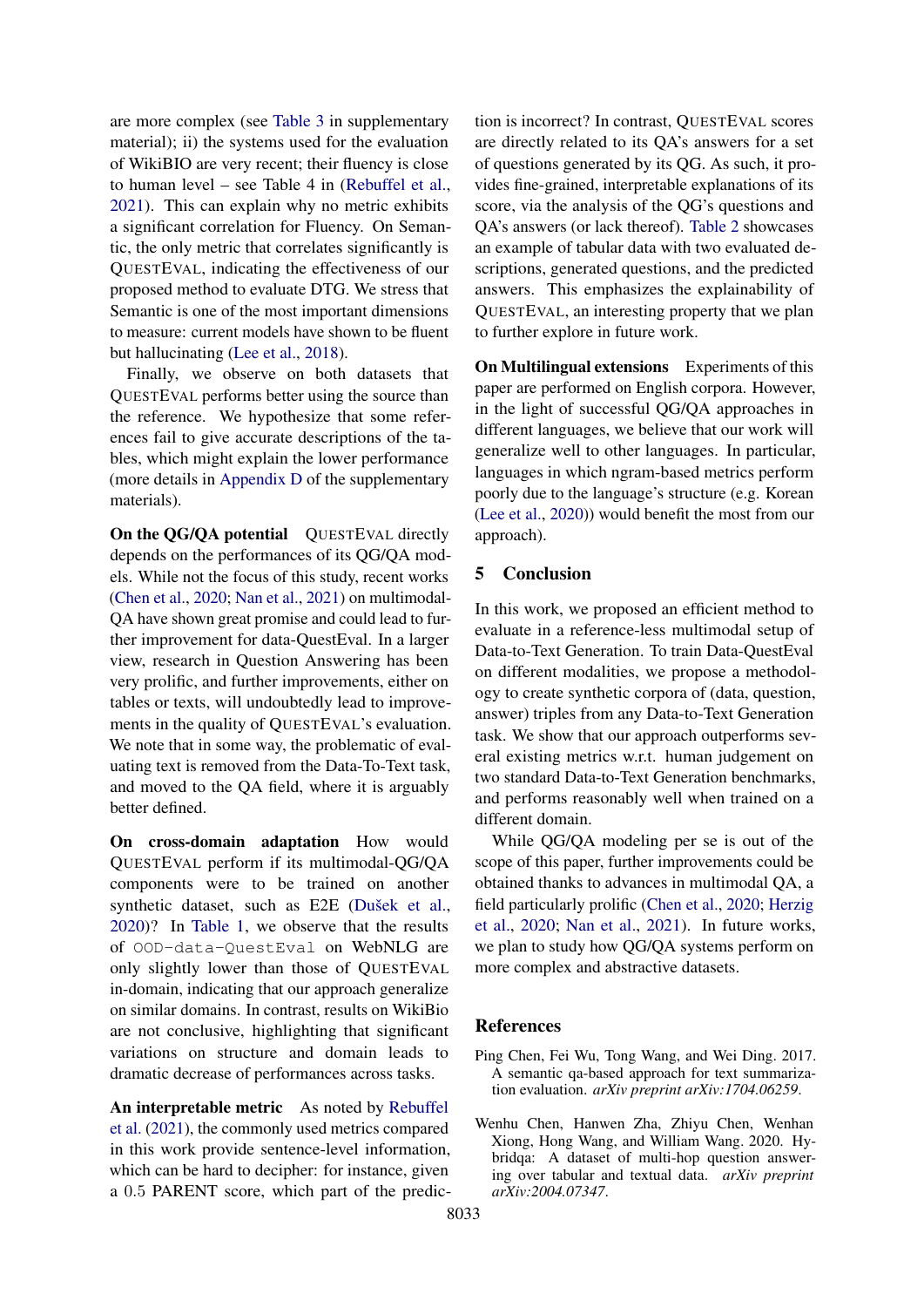- <span id="page-5-6"></span>Bhuwan Dhingra, Manaal Faruqui, Ankur Parikh, Ming-Wei Chang, Dipanjan Das, and William Cohen. 2019. [Handling divergent reference texts when](https://doi.org/10.18653/v1/P19-1483) [evaluating table-to-text generation.](https://doi.org/10.18653/v1/P19-1483) In *Proceedings of the 57th Annual Meeting of the Association for Computational Linguistics*, pages 4884–4895, Florence, Italy. Association for Computational Linguistics.
- <span id="page-5-8"></span>Ondrej Dusek, Karin Sevegnani, Ioannis Konstas, and Verena Rieser. 2019. [Automatic quality estimation](https://doi.org/10.18653/v1/W19-8644) [for natural language generation: Ranting \(jointly rat](https://doi.org/10.18653/v1/W19-8644)[ing and ranking\).](https://doi.org/10.18653/v1/W19-8644) In *Proceedings of the 12th International Conference on Natural Language Generation, INLG 2019, Tokyo, Japan, October 29 - November 1, 2019*, pages 369–376. Association for Computational Linguistics.
- <span id="page-5-15"></span>Ondřej Dušek, Jekaterina Novikova, and Verena Rieser. 2020. [Evaluating the State-of-the-Art of End-to-End](https://doi.org/10.1016/j.csl.2019.06.009) [Natural Language Generation: The E2E NLG Chal](https://doi.org/10.1016/j.csl.2019.06.009)[lenge.](https://doi.org/10.1016/j.csl.2019.06.009) *Computer Speech & Language*, 59:123–156.
- <span id="page-5-11"></span>Yuwei Fang, Siqi Sun, Zhe Gan, Rohit Pillai, Shuohang Wang, and Jingjing Liu. 2019. Hierarchical graph network for multi-hop question answering. *arXiv preprint arXiv:1911.03631*.
- <span id="page-5-0"></span>Albert Gatt and Emiel Krahmer. 2018. Survey of the state of the art in natural language generation: Core tasks, applications and evaluation. *J. Artif. Int. Res.*, 61(1):65–170.
- <span id="page-5-9"></span>Mor Geva, Yoav Goldberg, and Jonathan Berant. 2019. [Are we modeling the task or the annotator? an inves](https://doi.org/10.18653/v1/D19-1107)[tigation of annotator bias in natural language under](https://doi.org/10.18653/v1/D19-1107)[standing datasets.](https://doi.org/10.18653/v1/D19-1107) In *Proceedings of the 2019 Conference on Empirical Methods in Natural Language Processing and the 9th International Joint Conference on Natural Language Processing (EMNLP-IJCNLP)*, pages 1161–1166, Hong Kong, China. Association for Computational Linguistics.
- <span id="page-5-19"></span>Jonathan Herzig, Pawel Krzysztof Nowak, Thomas Müller, Francesco Piccinno, and Julian Eisenschlos. 2020. [TaPas: Weakly supervised table parsing via](https://doi.org/10.18653/v1/2020.acl-main.398) [pre-training.](https://doi.org/10.18653/v1/2020.acl-main.398) In *Proceedings of the 58th Annual Meeting of the Association for Computational Linguistics*, pages 4320–4333, Online. Association for Computational Linguistics.
- <span id="page-5-12"></span>Mihir Kale and Abhinav Rastogi. 2020. [Text-to-text](https://www.aclweb.org/anthology/2020.inlg-1.14) [pre-training for data-to-text tasks.](https://www.aclweb.org/anthology/2020.inlg-1.14) In *Proceedings of the 13th International Conference on Natural Language Generation*, pages 97–102, Dublin, Ireland. Association for Computational Linguistics.
- <span id="page-5-16"></span>Rémi Lebret, David Grangier, and Michael Auli. 2016. [Neural text generation from structured data with](https://doi.org/10.18653/v1/D16-1128) [application to the biography domain.](https://doi.org/10.18653/v1/D16-1128) In *Proceedings of the 2016 Conference on Empirical Methods in Natural Language Processing*, pages 1203–1213, Austin, Texas. Association for Computational Linguistics.
- <span id="page-5-18"></span>Dongyub Lee, Myeong Cheol Shin, Taesun Whang, Seungwoo Cho, Byeongil Ko, Daniel Lee, EungGyun Kim, and Jaechoon Jo. 2020. [Reference and docu](https://doi.org/10.18653/v1/2020.coling-main.491)[ment aware semantic evaluation methods for Korean](https://doi.org/10.18653/v1/2020.coling-main.491) [language summarization.](https://doi.org/10.18653/v1/2020.coling-main.491) In *Proceedings of the 28th International Conference on Computational Linguistics*, pages 5604–5616, Barcelona, Spain (Online). International Committee on Computational Linguistics.
- <span id="page-5-2"></span>Katherine Lee, Orhan Firat, Ashish Agarwal, Clara Fannjiang, and David Sussillo. 2018. Hallucinations in neural machine translation.
- <span id="page-5-17"></span>Linyong Nan, Chiachun Hsieh, Ziming Mao, Xi Victoria Lin, Neha Verma, Rui Zhang, Wojciech Krys-´ ciński, Nick Schoelkopf, Riley Kong, Xiangru Tang, et al. 2021. Fetaqa: Free-form table question answering. *arXiv preprint arXiv:2104.00369*.
- <span id="page-5-1"></span>S. Narayan and C. Gardent. 2020. *Deep Learning Approaches to Text Production*.
- <span id="page-5-3"></span>Jekaterina Novikova, Ondřej Dušek, Amanda Cercas Curry, and Verena Rieser. 2017. [Why we need](https://doi.org/10.18653/v1/D17-1238) [new evaluation metrics for NLG.](https://doi.org/10.18653/v1/D17-1238) In *Proceedings of the 2017 Conference on Empirical Methods in Natural Language Processing*, pages 2241–2252, Copenhagen, Denmark. Association for Computational Linguistics.
- <span id="page-5-7"></span>Juri Opitz and Anette Frank. 2020. Towards a decomposable metric for explainable evaluation of text generation from amr. *arXiv preprint arXiv:2008.08896*.
- <span id="page-5-5"></span>Kishore Papineni, Salim Roukos, Todd Ward, and Wei-Jing Zhu. 2002. [Bleu: a method for automatic eval](https://doi.org/10.3115/1073083.1073135)[uation of machine translation.](https://doi.org/10.3115/1073083.1073135) In *Proceedings of the 40th Annual Meeting of the Association for Computational Linguistics*, pages 311–318, Philadelphia, Pennsylvania, USA. Association for Computational Linguistics.
- <span id="page-5-10"></span>Panupong Pasupat and Percy Liang. 2015. [Compo](https://doi.org/10.3115/v1/P15-1142)[sitional semantic parsing on semi-structured tables.](https://doi.org/10.3115/v1/P15-1142) In *Proceedings of the 53rd Annual Meeting of the Association for Computational Linguistics and the 7th International Joint Conference on Natural Language Processing (Volume 1: Long Papers)*, pages 1470–1480, Beijing, China. Association for Computational Linguistics.
- <span id="page-5-13"></span>Matt Post. 2018. A call for clarity in reporting bleu scores. *arXiv preprint arXiv:1804.08771*.
- <span id="page-5-14"></span>Alec Radford, Jeff Wu, Rewon Child, David Luan, Dario Amodei, and Ilya Sutskever. 2019. Language models are unsupervised multitask learners.
- <span id="page-5-4"></span>Pranav Rajpurkar, Jian Zhang, Konstantin Lopyrev, and Percy Liang. 2016. Squad: 100,000+ questions for machine comprehension of text. In *Proceedings of the 2016 Conference on Empirical Methods in Natural Language Processing*, pages 2383–2392.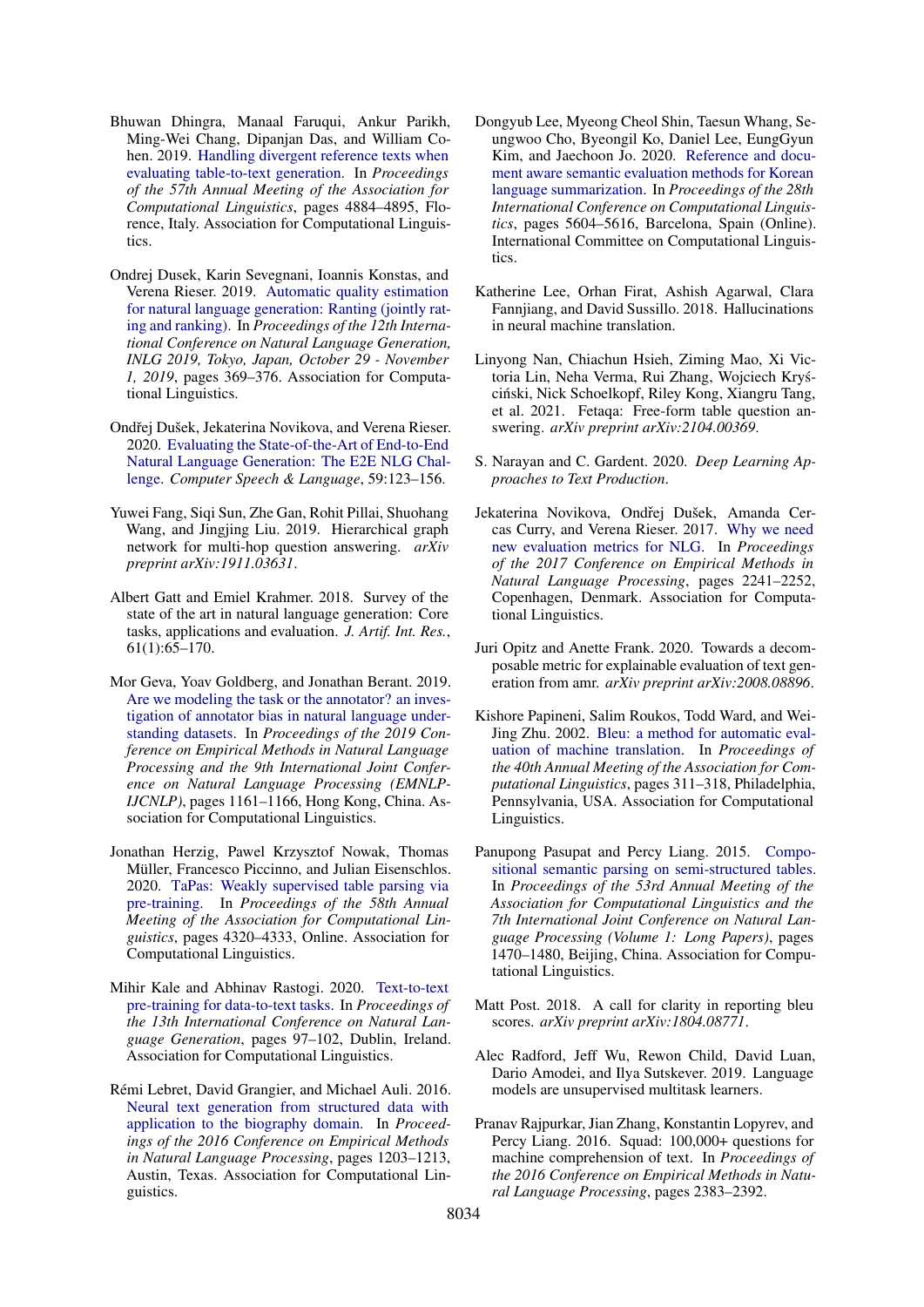- <span id="page-6-5"></span>Clément Rebuffel, Marco Roberti, Laure Soulier, Geoffrey Scoutheeten, Rossella Cancelliere, and Patrick Gallinari. 2021. [Controlling hallucinations at word](https://arxiv.org/pdf/2102.02810.pdf) [level in data-to-text generation.](https://arxiv.org/pdf/2102.02810.pdf) *arXiv preprint arXiv:2102.02810*.
- <span id="page-6-0"></span>Ehud Reiter and Anja Belz. 2009. An investigation into the validity of some metrics for automatically evaluating natural language generation systems. *Computational Linguistics*.
- <span id="page-6-1"></span>Thomas Scialom, Paul-Alexis Dray, Patrick Gallinari, Sylvain Lamprier, Benjamin Piwowarski, Jacopo Staiano, and Alex Wang. 2021. Questeval: Summarization asks for fact-based evaluation. *arXiv preprint arXiv:2103.12693*.
- <span id="page-6-3"></span>Thomas Scialom, Sylvain Lamprier, Benjamin Piwowarski, and Jacopo Staiano. 2019. [Answers](https://doi.org/10.18653/v1/D19-1320) [unite! unsupervised metrics for reinforced summa](https://doi.org/10.18653/v1/D19-1320)[rization models.](https://doi.org/10.18653/v1/D19-1320) In *Proceedings of the 2019 Conference on Empirical Methods in Natural Language Processing and the 9th International Joint Conference on Natural Language Processing (EMNLP-IJCNLP)*, pages 3246–3256, Hong Kong, China. Association for Computational Linguistics.
- <span id="page-6-4"></span>Anastasia Shimorina, Claire Gardent, Shashi Narayan, and Laura Perez-Beltrachini. 2018. [WebNLG Chal](https://hal.archives-ouvertes.fr/hal-03007072)[lenge: Human Evaluation Results.](https://hal.archives-ouvertes.fr/hal-03007072) Technical report, Loria & Inria Grand Est.
- <span id="page-6-7"></span>Pauli Virtanen, Ralf Gommers, Travis E. Oliphant, Matt Haberland, Tyler Reddy, David Cournapeau, Evgeni Burovski, Pearu Peterson, Warren Weckesser, Jonathan Bright, Stéfan J. van der Walt, Matthew Brett, Joshua Wilson, K. Jarrod Millman, Nikolay Mayorov, Andrew R. J. Nelson, Eric Jones, Robert Kern, Eric Larson, C J Carey, İlhan Polat, Yu Feng, Eric W. Moore, Jake VanderPlas, Denis Laxalde, Josef Perktold, Robert Cimrman, Ian Henriksen, E. A. Quintero, Charles R. Harris, Anne M. Archibald, Antônio H. Ribeiro, Fabian Pedregosa, Paul van Mulbregt, and SciPy 1.0 Contributors. 2020. [SciPy 1.0: Fundamental Algorithms for](https://doi.org/10.1038/s41592-019-0686-2) [Scientific Computing in Python.](https://doi.org/10.1038/s41592-019-0686-2) *Nature Methods*, 17:261–272.
- <span id="page-6-6"></span>Thomas Wolf, Lysandre Debut, Victor Sanh, Julien Chaumond, Clement Delangue, Anthony Moi, Pierric Cistac, Tim Rault, Rémi Louf, Morgan Funtowicz, et al. 2019. Huggingface's transformers: State-of-the-art natural language processing. *arXiv preprint arXiv:1910.03771*.
- <span id="page-6-2"></span>Tianyi Zhang, Varsha Kishore, Felix Wu\*, Kilian Q. Weinberger, and Yoav Artzi. 2020. [Bertscore: Eval](https://openreview.net/forum?id=SkeHuCVFDr)[uating text generation with bert.](https://openreview.net/forum?id=SkeHuCVFDr) In *International Conference on Learning Representations*.